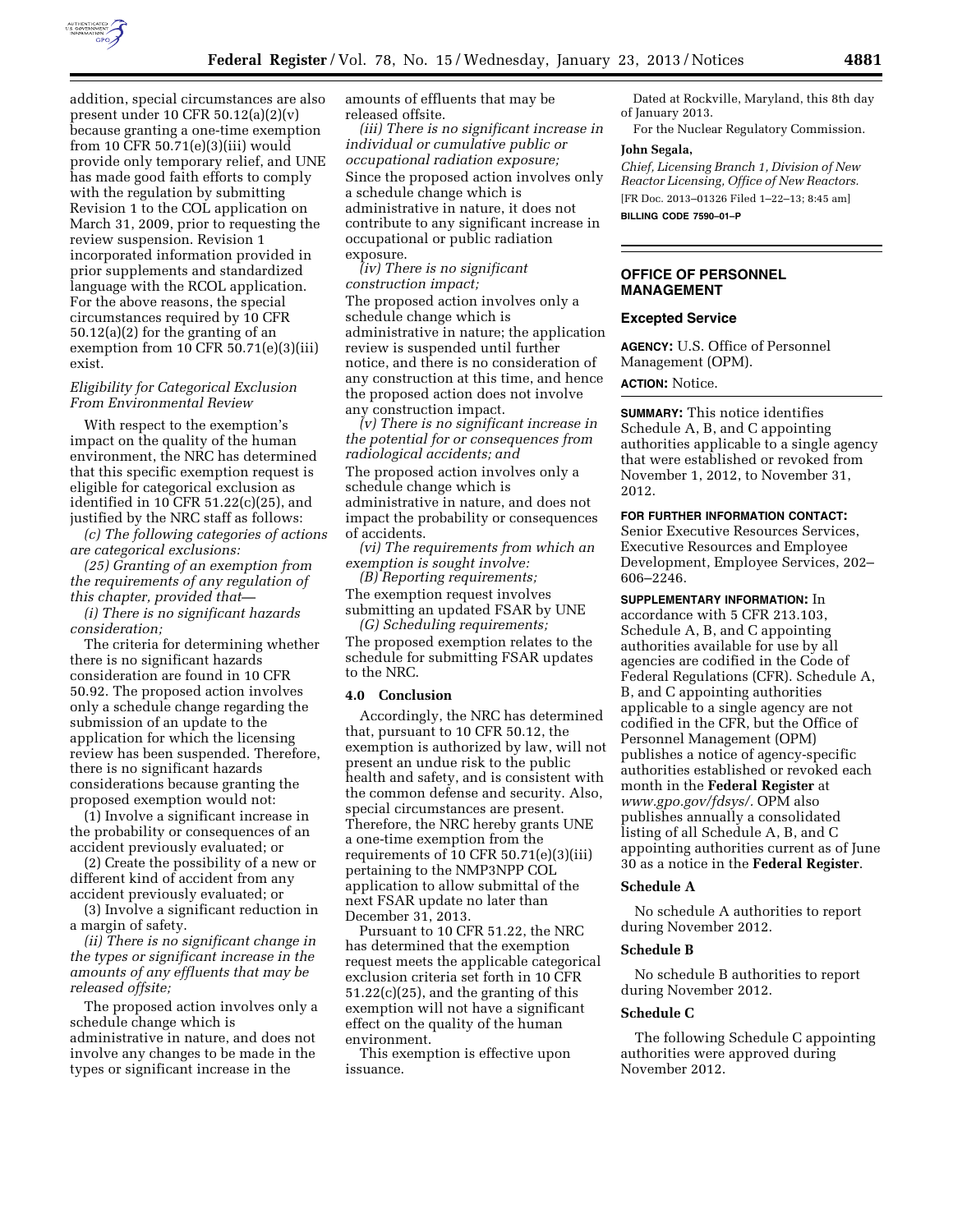eri

| Agency name                                                     | Organization name                                                                             | Position title                                       | Authorization No. | Effective date |
|-----------------------------------------------------------------|-----------------------------------------------------------------------------------------------|------------------------------------------------------|-------------------|----------------|
| DEPARTMENT OF COMMERCE                                          | Office of Deputy Assistant Sec-<br>retary for Legislative and Inter-<br>governmental Affairs. | Senior Advisor                                       | DC130010          | 11/6/2012      |
|                                                                 | Office of Executive Secretariat                                                               | Special Assistant                                    | DC130012          | 11/6/2012      |
|                                                                 | Office of the Deputy Secretary                                                                | Special Assistant                                    | DC130013          | 11/29/2012     |
| DEPARTMENT OF DEFENSE                                           | Office of Assistant Secretary of<br>Defense (Public Affairs).                                 | Special Assistant                                    | DD130008          | 11/1/2012      |
|                                                                 | Washington Headquarters Serv-<br>ices.                                                        | Staff Assistant                                      | DD130009          | 11/9/2012      |
|                                                                 | Office of Assistant Secretary of<br>Defense (Public Affairs).                                 | Speechwriter                                         | DD130012          | 11/9/2012      |
| DEPARTMENT OF EDUCATION                                         | Office of the Under Secretary                                                                 |                                                      | DB130004          | 11/15/2012     |
|                                                                 | Office of Elementary and Sec-<br>ondary Education.                                            | Special Assistant                                    | DB120099          | 11/20/2012     |
| DEPARTMENT OF ENERGY                                            | Office of Public Affairs                                                                      | Project Coordinator for Digital<br>Media.            | DE130003          | 11/15/2012     |
| <b>DEPARTMENT</b><br><b>OF</b><br>HEALTH<br>AND HUMAN SERVICES. | Office of the Assistant Secretary<br>for Public Affairs.                                      | Communications<br>Director<br>for<br>Human Services. | DH130007          | 11/9/2012      |
| DEPARTMENT OF JUSTICE                                           | Civil Rights Division                                                                         | Senior Counselor                                     | DJ130013          | 11/20/2012     |
| SECURITIES AND EXCHANGE<br>COMMISSION.                          | Division of Risk, Strategy and Fi-<br>nancial Innovation.                                     | Confidential Assistant                               | SE130001          | 11/6/2012      |
| DEPARTMENT OF STATE                                             | Office of the Chief of Protocol                                                               | Protocol Officer                                     | DS130018          | 11/20/2012     |
|                                                                 | Bureau of Energy Resources                                                                    | Staff Assistant                                      | DS130013          | 11/27/2012     |

The following Schedule C appointing authorities were revoked during November 2012.

| Agency                                                               | Organization                                                                           | Position title                                                             | Authorization No. | Vacate date |
|----------------------------------------------------------------------|----------------------------------------------------------------------------------------|----------------------------------------------------------------------------|-------------------|-------------|
| ON<br><b>CIVIL</b><br><b>COMMISSION</b><br>RIGHTS.                   | Commissioners                                                                          | Special Assistant to the Commis-<br>sioner.                                | CC120002          | 11/4/2012   |
| DEPARTMENT OF COMMERCE                                               | Office of the Chief of Staff                                                           | Protocol Officer                                                           | DC110040          | 11/2/2012   |
| DEPARTMENT OF EDUCATION                                              | Office for Civil Rights                                                                | Senior Counsel                                                             | DB120023          | 11/3/2012   |
|                                                                      |                                                                                        | Senior Counsel                                                             | DB120055          | 11/3/2012   |
|                                                                      | Office of Vocational and Adult<br>Education.                                           | Special Assistant                                                          | DB110119          | 11/17/2012  |
|                                                                      | Office of Elementary and Sec-<br>ondary Education.                                     | Deputy Assistant Secretary for<br>Policy and School Turnaround.            | DB120003          | 11/20/2012  |
| <b>HEALTH</b><br><b>DEPARTMENT</b><br>0F<br>AND HUMAN SERVICES.      | Office of the Assistant Secretary<br>for Public Affairs.                               | Confidential Assistant                                                     | DH110118          | 11/7/2012   |
| DEPARTMENT OF HOMELAND<br>SECURITY.                                  | U.S. Customs and Border Pro-<br>tection.                                               | Counselor to the Commissioner                                              | DM110203          | 11/2/2012   |
| <b>HOUSING</b><br><b>DEPARTMENT</b><br>OF.<br>AND URBAN DEVELOPMENT. | Office of Public Affairs                                                               | Senior Speechwriter                                                        | DU090112          | 11/16/2012  |
| DEPARTMENT OF JUSTICE                                                | Office of Public Affairs                                                               | Speechwriter                                                               | DJ100015          | 11/16/2012  |
|                                                                      | Office of the Deputy Attorney<br>General.                                              | Deputy Chief of Staff and Senior<br>Counsel.                               | DJ120012          | 11/17/2012  |
| DEPARTMENT OF STATE                                                  | Office of the Under Secretary for<br>Civilian Security, Democracy<br>and Human Rights. | Staff Assistant                                                            | DS090140          | 11/2/2012   |
|                                                                      | Bureau for Education and Cul-<br>tural Affairs.                                        | Staff Assistant                                                            | DS110073          | 11/14/2012  |
| DEPARTMENT OF THE INTE-<br>RIOR.                                     | Secretary's Immediate Office                                                           | Senior Advisor for Alaskan Af-<br>fairs.                                   | DI090123          | 11/26/2012  |
| DEPARTMENT OF THE NAVY                                               | Office of the Under Secretary of<br>the Navy.                                          | Special Assistant                                                          | DN090080          | 11/18/2012  |
| EXPORT-IMPORT BANK                                                   | Board of Directors                                                                     | Senior Advisor to the Chairman                                             | EB090008          | 11/16/2012  |
| OFFICE OF THE SECRETARY<br>OF DEFENSE.                               | Washington Headquarters Serv-<br>ices.                                                 | Staff Assistant                                                            | DD110112          | 11/17/2012  |
|                                                                      | Office of Assistant Secretary of<br>Defense (Public Affairs).                          | Speechwriter                                                               | DD110122          | 11/17/2012  |
| <b>BUSINESS</b><br>ADMINIS-<br>SMALL<br>TRATION.                     | Office of Capital Access                                                               | Special Advisor to the Associate<br>Administrator for Capital Ac-<br>cess. | SB110044          | 11/14/2012  |

Ξ